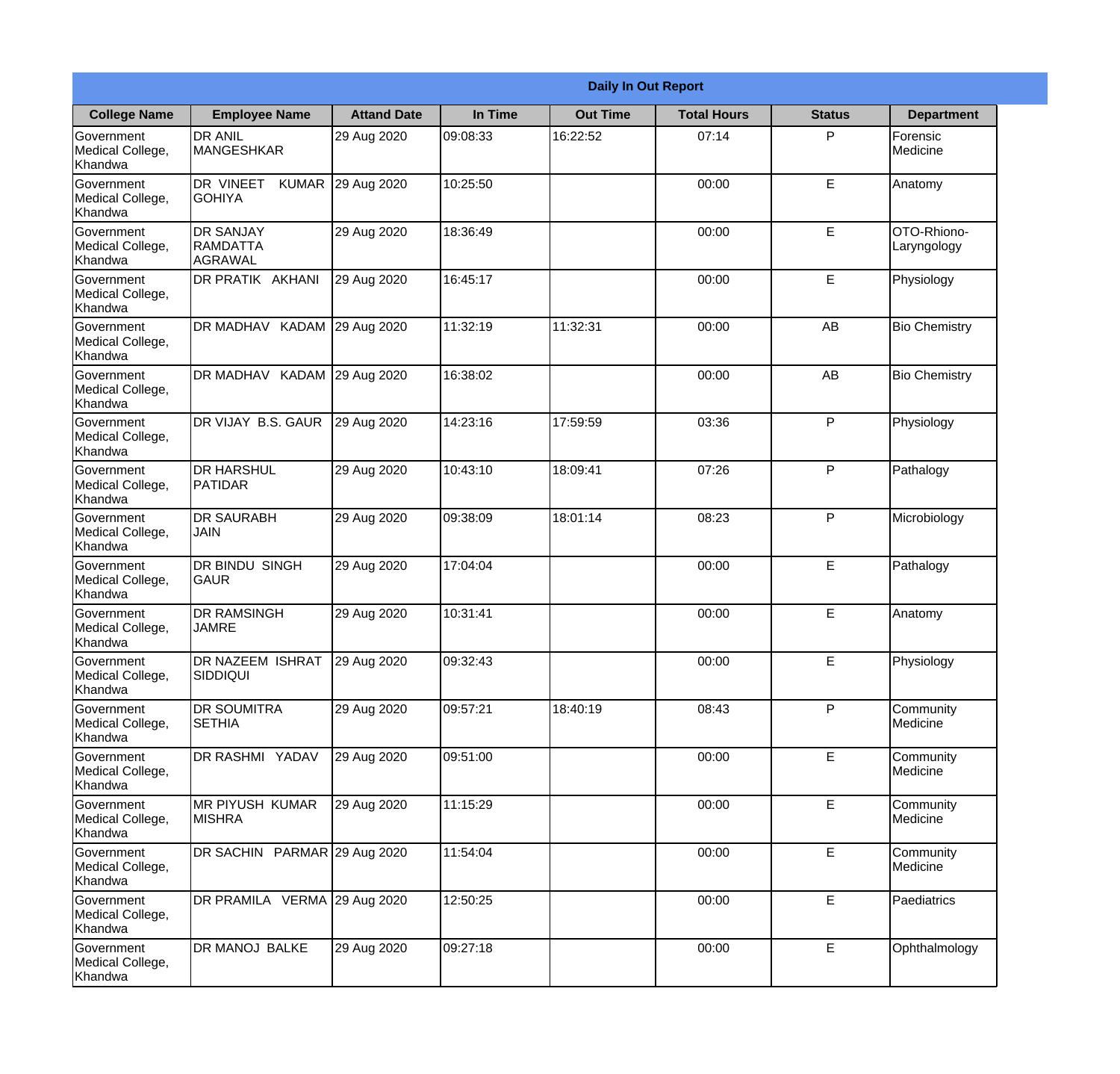| <b>Designation</b>                  | <b>Category</b>     |
|-------------------------------------|---------------------|
| Assistant Professor   Para Clinical |                     |
| Professor                           | <b>Non Clinical</b> |
| Professor                           | Clinical            |
| Assistant Professor                 | Non Clinical        |
| <b>Assistant Professor</b>          | Non Clinical        |
| Assistant Professor   Non Clinical  |                     |
| Associate Professor Non Clinical    |                     |
| Assistant Professor   Para Clinical |                     |
| Associate Professor Para Clinical   |                     |
| Associate Professor   Para Clinical |                     |
| Demonstrator/Tutor   Non Clinical   |                     |
| Professor                           | Non Clinical        |
| Assistant Professor   Para Clinical |                     |
| <b>Assistant Professor</b>          | Para Clinical       |
| Statistician                        | Para Clinical       |
| <b>Assistant Professor</b>          | Para Clinical       |
| Professor                           | Clinical            |
| <b>Assistant Professor</b>          | Clinical            |

## **Daily In Out Report**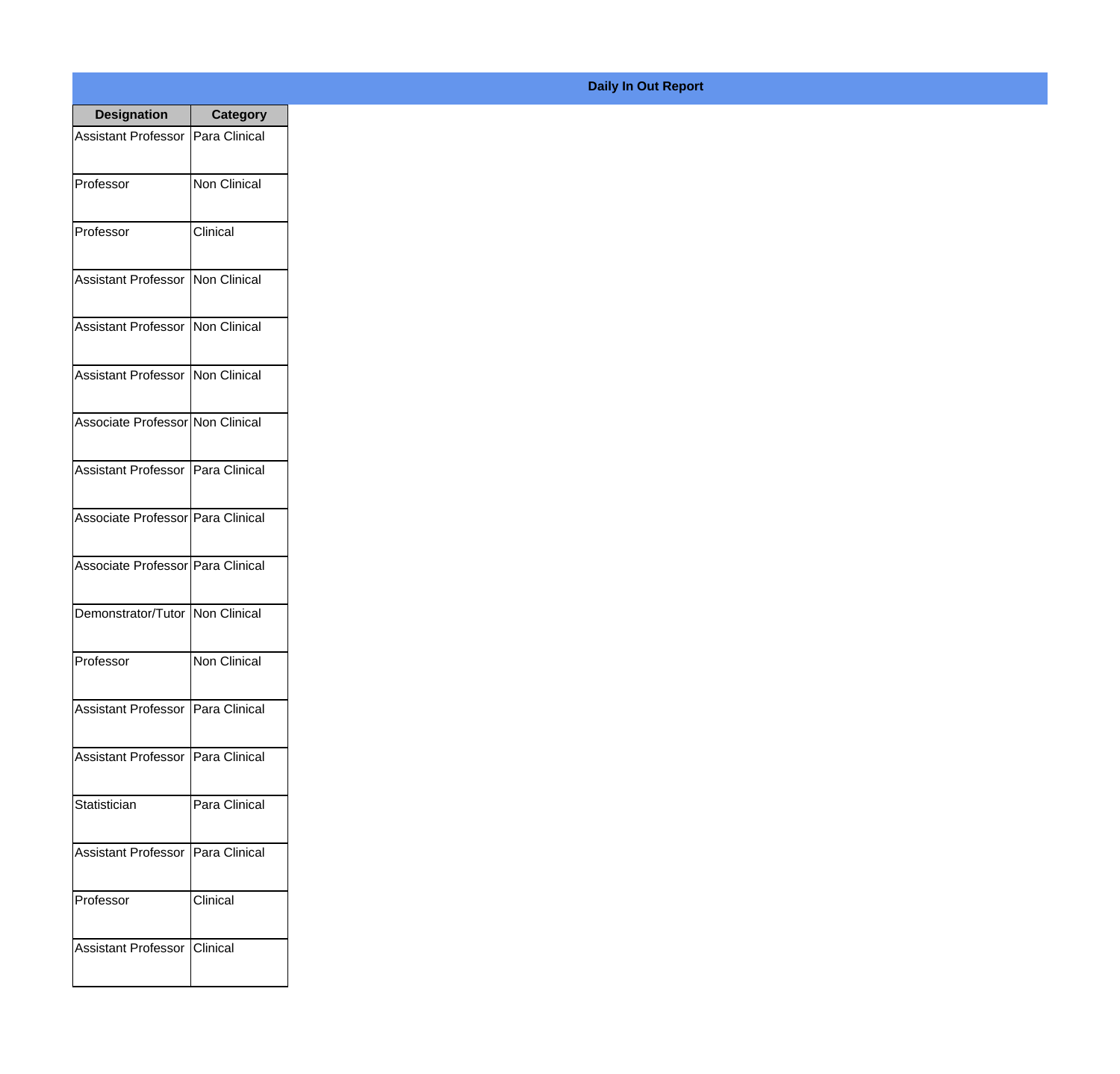|                                           |                                                       |             |          |          | <b>Daily In Out Report</b> |              |                             |
|-------------------------------------------|-------------------------------------------------------|-------------|----------|----------|----------------------------|--------------|-----------------------------|
| Government<br>Medical College,<br>Khandwa | <b>DR GARIMA</b><br><b>AGRAWAL</b><br><b>VARSHNEY</b> | 29 Aug 2020 | 12:42:12 |          | 00:00                      | E            | Paediatrics                 |
| Government<br>Medical College,<br>Khandwa | <b>DR SIDDHARTH</b><br><b>BANODE</b>                  | 29 Aug 2020 | 10:22:33 | 18:00:43 | 07:38                      | $\mathsf{P}$ | Pharmacology                |
| Government<br>Medical College,<br>Khandwa | <b>DR PRIYA KAPOOR</b><br>KAPOOR                      | 29 Aug 2020 | 10:25:55 | 16:48:04 | 06:23                      | $\mathsf{P}$ | Pathalogy                   |
| Government<br>Medical College,<br>Khandwa | <b>DR SAPNA</b><br>MAHESHRAM                          | 29 Aug 2020 | 10:50:15 |          | 00:00                      | E            | Community<br>Medicine       |
| Government<br>Medical College,<br>Khandwa | <b>DR SEEMA</b><br><b>SUDHAKARRAO</b><br><b>SUTAY</b> | 29 Aug 2020 | 10:34:14 | 18:00:50 | 07:26                      | $\mathsf{P}$ | Forensic<br>Medicine        |
| Government<br>Medical College,<br>Khandwa | DR RAKESH SINGH<br><b>HAZARI</b>                      | 29 Aug 2020 | 18:00:33 |          | 00:00                      | E            | Pathalogy                   |
| Government<br>Medical College,<br>Khandwa | <b>DR ANANT</b><br><b>TUKARAM PAWAR</b>               | 29 Aug 2020 | 10:51:50 | 18:38:57 | 07:47                      | $\mathsf{P}$ | Community<br>Medicine       |
| Government<br>Medical College,<br>Khandwa | <b>DR RAJU</b>                                        | 29 Aug 2020 | 11:14:43 |          | 00:00                      | E            | Forensic<br>Medicine        |
| Government<br>Medical College,<br>Khandwa | <b>DR MAHENDRA</b><br>PANWAR                          | 29 Aug 2020 | 09:49:59 |          | 00:00                      | E            | Orthopaedics                |
| Government<br>Medical College,<br>Khandwa | DR AJAY GANGJI                                        | 29 Aug 2020 | 11:43:06 |          | 00:00                      | E            | <b>General Surgery</b>      |
| Government<br>Medical College,<br>Khandwa | <b>DR RANJEET</b><br><b>BADOLE</b>                    | 29 Aug 2020 | 15:12:21 |          | 00:00                      | E            | <b>General Medicine</b>     |
| Government<br>Medical College,<br>Khandwa | <b>DR ASHOK</b><br><b>BHAUSAHEB NAJAN</b>             | 29 Aug 2020 | 10:17:38 |          | 00:00                      | E            | Forensic<br>Medicine        |
| Government<br>Medical College,<br>Khandwa | <b>DR SANGEETA</b><br><b>CHINCHOLE</b>                | 29 Aug 2020 | 10:43:45 |          | 00:00                      | E            | Physiology                  |
| Government<br>Medical College,<br>Khandwa | DR NEERAJ KUMAR                                       | 29 Aug 2020 | 12:39:34 | 15:02:51 | 02:23                      | P            | Dentisry                    |
| Government<br>Medical College,<br>Khandwa | DR VIJAY NAYAK                                        | 29 Aug 2020 | 11:31:06 |          | 00:00                      | E            | Anatomy                     |
| Government<br>Medical College,<br>Khandwa | DR SUNIL BAJOLIYA                                     | 29 Aug 2020 | 10:47:44 | 18:50:32 | 08:03                      | $\mathsf{P}$ | OTO-Rhiono-<br>Laryngology  |
| Government<br>Medical College,<br>Khandwa | DR NISHA MANDLOI<br>PANWAR                            | 29 Aug 2020 | 09:50:13 |          | 00:00                      | E            | Obstetrics &<br>Gynaecology |
| Government<br>Medical College,<br>Khandwa | DR NANDINI DIXIT                                      | 29 Aug 2020 | 13:19:49 |          | 00:00                      | E            | Paediatrics                 |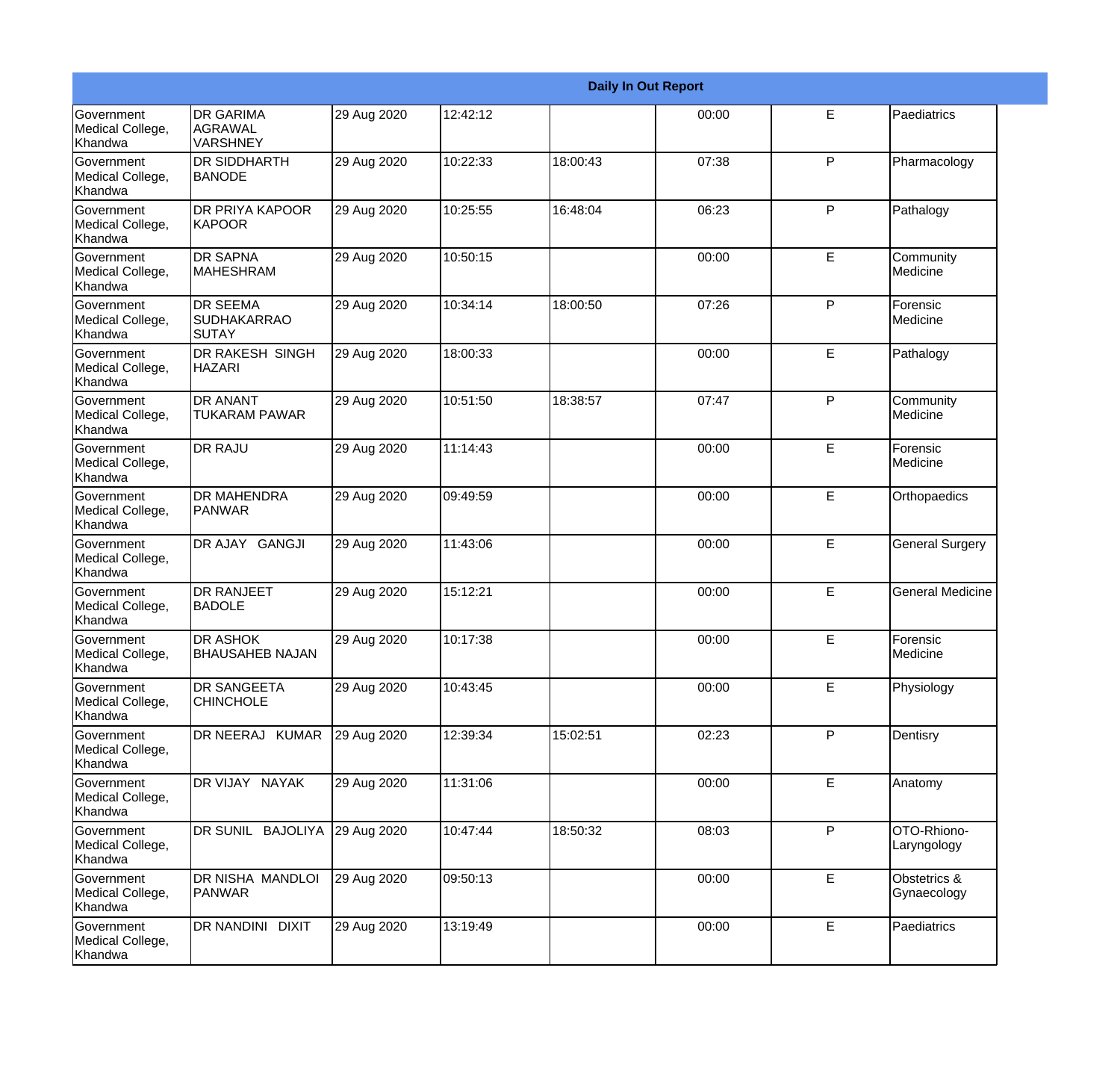| Associate Professor Clinical          |               |  |
|---------------------------------------|---------------|--|
| Associate Professor   Para Clinical   |               |  |
| Demonstrator/Tutor   Para Clinical    |               |  |
| Associate Professor   Para Clinical   |               |  |
| Professor                             | Para Clinical |  |
| Professor                             | Para Clinical |  |
| Professor                             | Para Clinical |  |
| Demonstrator/Tutor   Para Clinical    |               |  |
| <b>Assistant Professor</b>            | Clinical      |  |
| Professor                             | Clinical      |  |
| Assistant Professor Clinical          |               |  |
| Associate Professor Para Clinical     |               |  |
| Demonstrator/Tutor Non Clinical       |               |  |
| <b>Assistant Professor   Clinical</b> |               |  |
| Associate Professor Non Clinical      |               |  |
| Assistant Professor Clinical          |               |  |
| Associate Professor Clinical          |               |  |
| <b>Assistant Professor</b>            | Clinical      |  |

## **Daily In Out Report**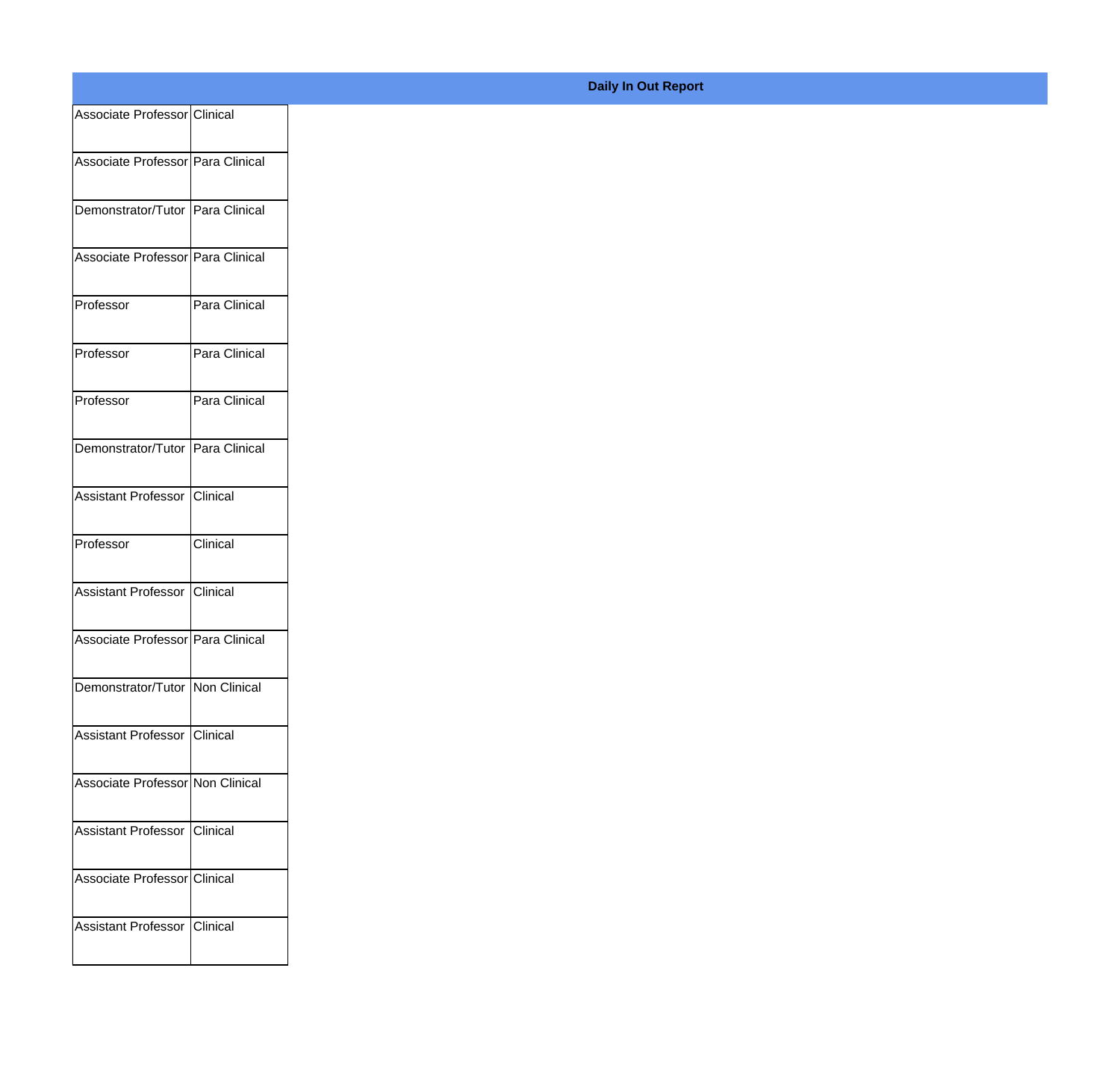|                                                  |                                      |             |          | Daily In Out Report |       |   |                      |
|--------------------------------------------------|--------------------------------------|-------------|----------|---------------------|-------|---|----------------------|
| Government<br>Medical College,<br>Khandwa        | <b>IDR SATISH</b><br><b>ICHANDEL</b> | 29 Aug 2020 | 10:54:10 |                     | 00:00 |   | Pharmacology         |
| Government<br>Medical College,<br>Khandwa        | <b>IDR MUKTESHWARI</b><br>IGUPTA     | 29 Aug 2020 | 11:20:47 | 116:24:11           | 05:04 | D | Pharmacology         |
| <b>Government</b><br>Medical College,<br>Khandwa | <b>IDR DEEPIKA</b><br>IPANWAR        | 29 Aug 2020 | 10:41:38 | 16:55:55            | 06:14 |   | <b>Bio Chemistry</b> |